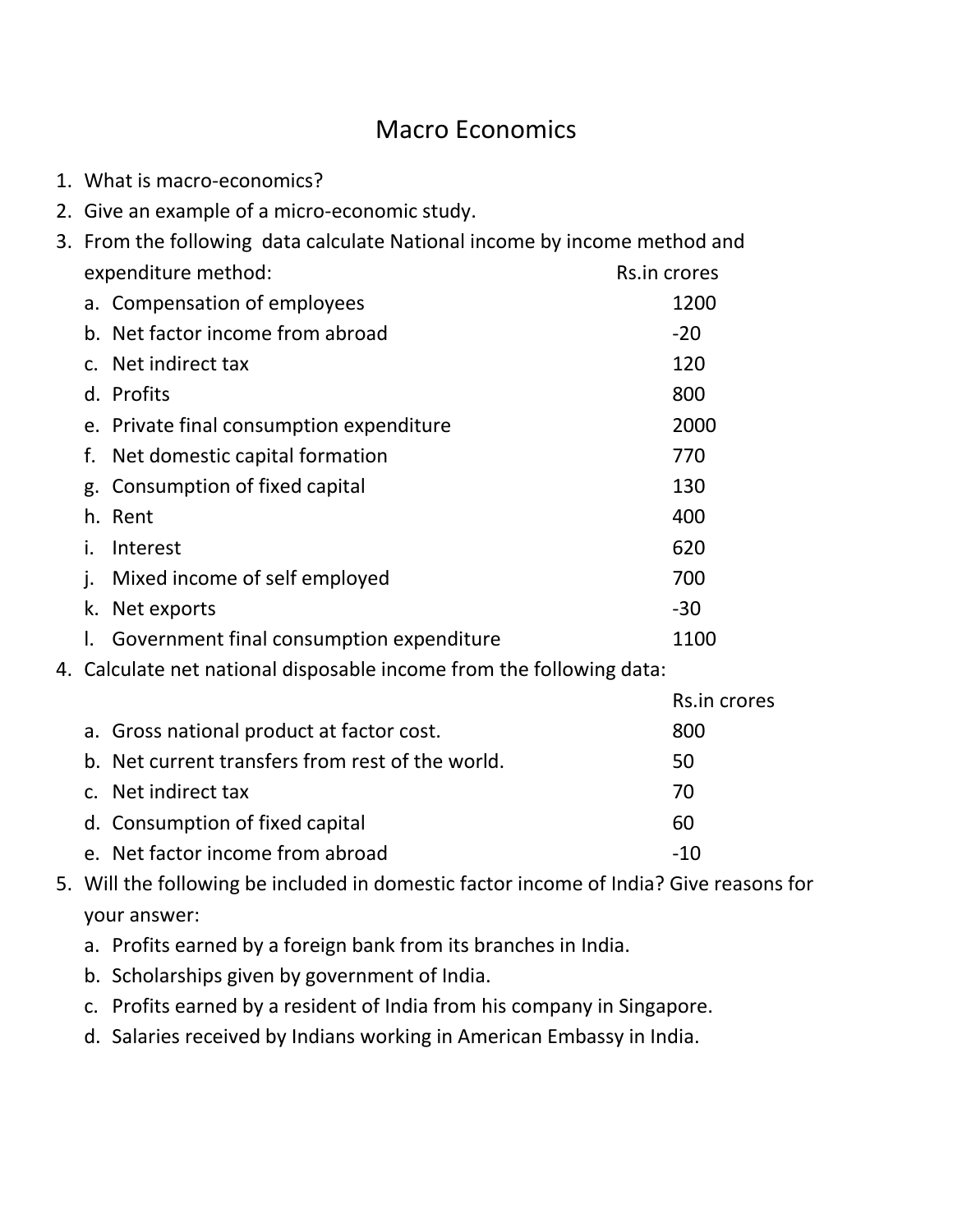6. Calculate Net National Disposable Income from the following data:

|                                                 | Rs. In crores. |
|-------------------------------------------------|----------------|
| a. GDP at market price                          | 1000           |
| b. Net factor income from abroad                | $-20$          |
| c. Net indirect taxes                           | 120            |
| d. Consumption of fixed capital                 | 100            |
| e. Net current transfers from rest of the world | 50             |

7. From the following data calculate National Income by income and expenditure method:

|    |                                             | Rs. In crores. |
|----|---------------------------------------------|----------------|
|    | a. Compensation of employees                | 600            |
|    | b. Government final consumption expenditure | 550            |
|    | c. Net factor income from abroad            | $-10$          |
|    | d. Net exports                              | $-15$          |
|    | e. Profits                                  | 400            |
| f. | Net indirect tax                            | 60             |
|    | g. Mixed income of self employed            | 350            |
|    | h. Rent                                     | 200            |
|    | Interest                                    | 310            |
| j. | Private final consumption expenditure       | 1000           |
|    | k. Net domestic capital formation           | 385            |
| Ι. | Consumption of fixed capital                | 65             |

8. Calculate Net national Disposable income from the following data:

|                                                 | Rs. In crores |
|-------------------------------------------------|---------------|
| a. GDP at market price                          | 1500          |
| b. Net factor income from abroad                | $-20$         |
| c. Consumption of fixed                         | 100           |
| d. Net current transfers from rest of the world | $-30$         |
| e. Net indirect taxes                           | 120           |
|                                                 |               |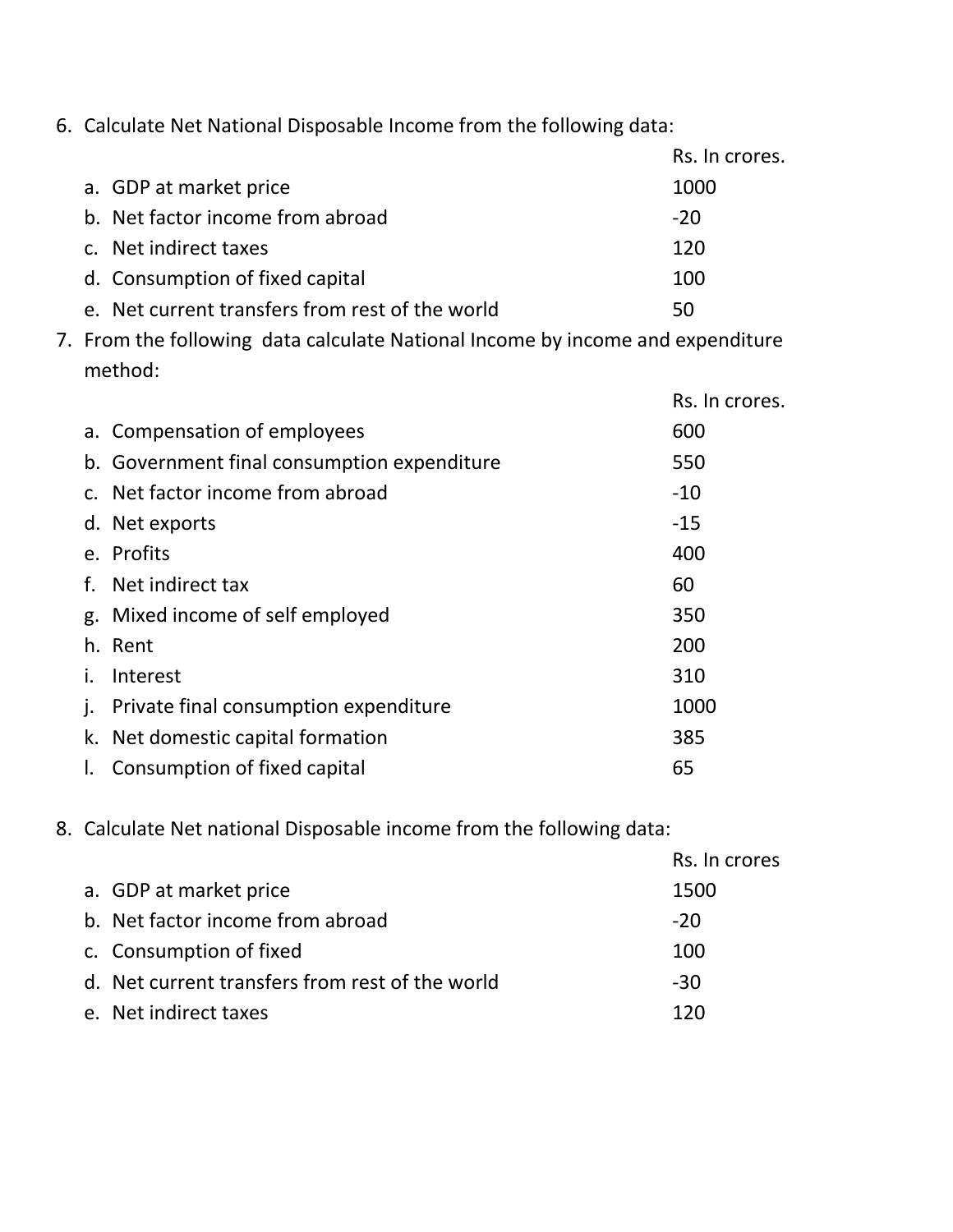| 9. From the following data calculate National Income by income and expenditure |               |
|--------------------------------------------------------------------------------|---------------|
| method.                                                                        | Rs. In crores |
| a. Private final consumption expenditure                                       | 900           |
| b. Net domestic capital formation                                              | 200           |
| c. Compensation of employees                                                   | 500           |
| d. Mixed income of self-employed                                               | 400           |
| e. Government final consumption expenditure                                    | 400           |
| Net factor income from abroad<br>f.                                            | $-10$         |
| g. Profits                                                                     | 220           |
| h. Rent                                                                        | 90            |
| Net exports                                                                    | $-25$         |
| Interest                                                                       | 100           |
| k. Net indirect tax                                                            | 165           |
| Net current transfers from rest of the world                                   | 50            |

10. From the following data about a firm A, calculate net value added at market price by

| it: |                                      | Rs. In crores. |
|-----|--------------------------------------|----------------|
|     | a. Sales                             | 700            |
|     | b. Change in stock                   | 40             |
|     | c. Depreciation                      | 80             |
|     | d. Net indirect taxes                | 100            |
|     | e. Purchase of machinery             | 250            |
|     | f. Purchase of intermediate products | 400            |
|     |                                      |                |

- 11. Explain briefly the distinction between:
	- a. Gross domestic product at factor cost and Net national product at market price.
	- b. National income and Net national disposable income.
- 12.From the following data, calculate National income and personal disposable income.

|                                 | Rs. in crores. |
|---------------------------------|----------------|
| a. Compensation of employees    | 1200           |
| b. Rent                         | 400            |
| c. Profit                       | 800            |
| d. Consumption of fixed capital | 300            |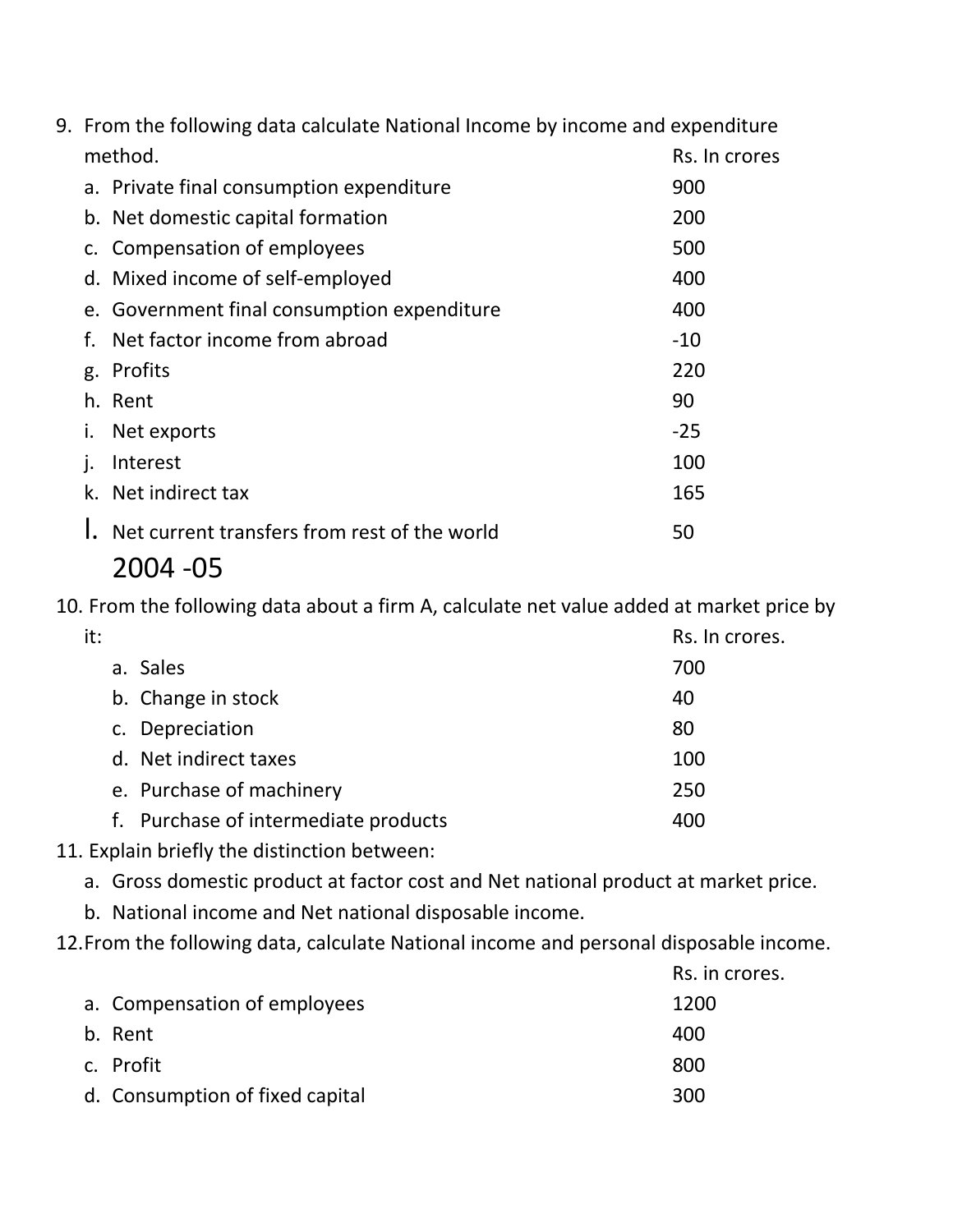|              | e. Mixed income of self-employed                                                         | 1000           |
|--------------|------------------------------------------------------------------------------------------|----------------|
| f.           | Private income                                                                           | 3600           |
|              | g. Net factor income from abroad                                                         | $-50$          |
|              | h. Net retained earnings of private enterprises                                          | 200            |
| i.           | Interest                                                                                 | 250            |
| j.           | Net indirect taxes                                                                       | 350            |
|              | k. Net exports                                                                           | $-60$          |
| I.           | Direct taxes paid by households                                                          | 150            |
|              | m. Corporation tax                                                                       | 100            |
|              | 13. From the following data about a firm Y, calculate net value added at market price by |                |
| it:          |                                                                                          | Rs. In crores  |
|              | a. Sales                                                                                 | 300            |
|              | b. Depreciation                                                                          | 20             |
|              | c. Net indirect taxes                                                                    | 30             |
|              | d. Purchase of intermediate products                                                     | 150            |
|              | e. Change in stock                                                                       | $-10$          |
|              | f. Purchase of machinery                                                                 | 100            |
|              | 14. From the following data, calculate National income and Personal disposable income:   |                |
|              |                                                                                          | Rs. In crores. |
|              | a. Compensation of employees                                                             | 800            |
|              | b. Rent                                                                                  | 300            |
|              | c. Profit                                                                                | 700            |
|              | d. Consumption of fixed capital                                                          | 80             |
|              | e. Mixed income of self-employed                                                         | 600            |
| f.           | Private Income                                                                           | 2500           |
| g.           | Net factor income from abroad                                                            | $(-)50$        |
|              | h. Interest                                                                              | 500            |
|              | Net Indirect taxes                                                                       | 150            |
| $\mathbf{I}$ | Net exports                                                                              | $(-)40$        |
| k.           | Direct taxes paid by households                                                          | 70             |
|              | <b>Corporation Taxes</b>                                                                 | 100            |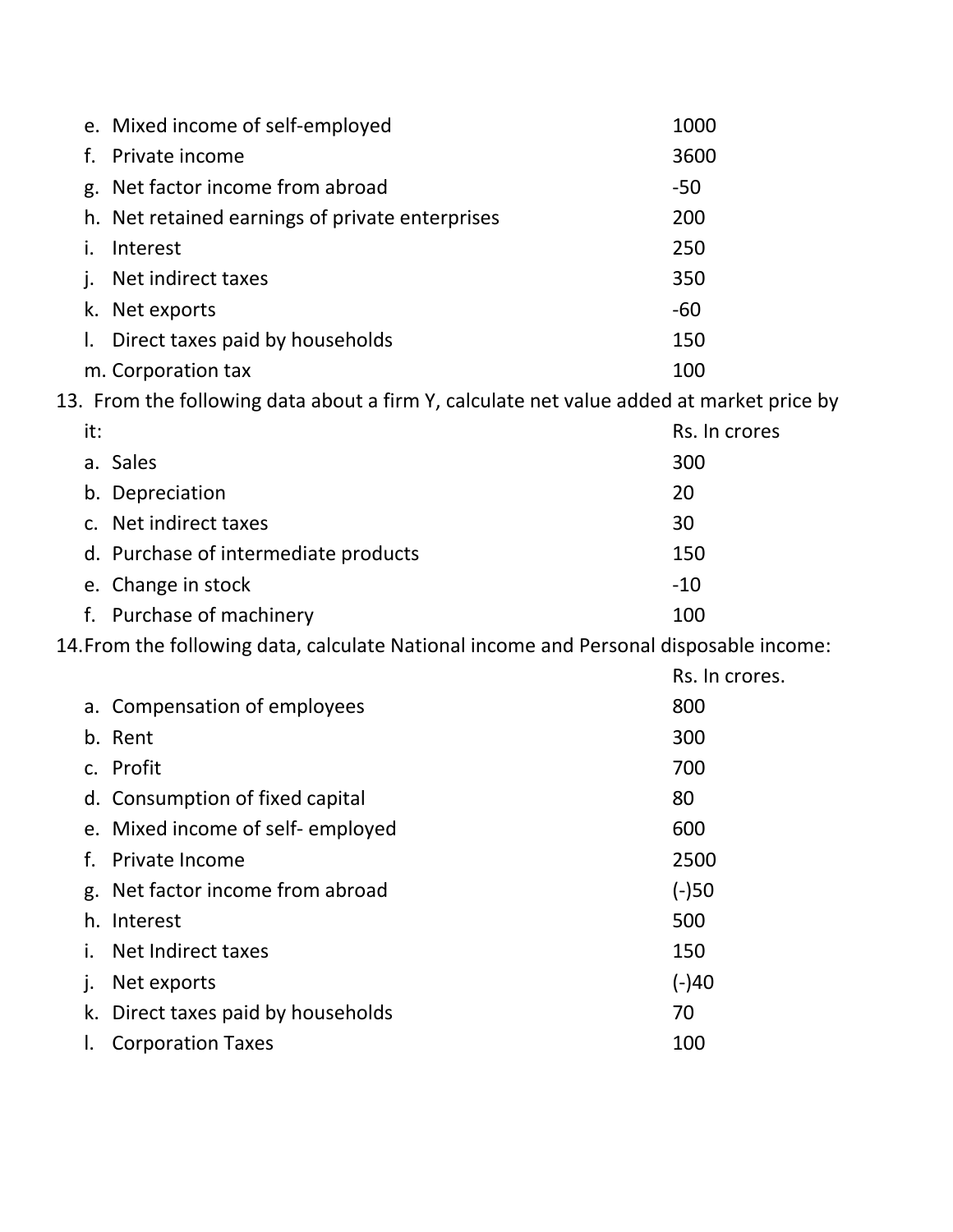15.From the following data about a firm 'A' , calculate net value added at market price by it:

|       |                                   | Rs.     |
|-------|-----------------------------------|---------|
| (i)   | <b>Sales</b>                      | 850     |
| (ii)  | Change in stock                   | $(-)30$ |
| (iii) | Depreciation                      | 70      |
| (iv)  | Net indirect taxes                | 80      |
| (v)   | Purchase of machinery             | 300     |
| (vi)  | Purchase of intermediate products | 450     |

16.From the following data, calculate (a) National Income (b) Personal disposable income: Rs in crores

| (i) Compensation of employees                       | 1000    |
|-----------------------------------------------------|---------|
| (ii) Rent                                           | 200     |
| (iii) Profit                                        | 500     |
| (iv)Consumption of fixed capital                    | 100     |
| (v) Mixed income of self – employed                 | 800     |
| (vi) Private Income                                 | 2000    |
| (vii)Net factor income from abroad                  | $(-)5$  |
| (viii) Net retained earnings of private enterprises | 150     |
| (ix)Interest                                        | 250     |
| (x) Net Indirect taxes                              | 160     |
| (xi) Net exports                                    | $(-)40$ |
| (xii) Direct taxes paid by households               | 120     |
| (xiii) Corporation tax                              | 200     |
|                                                     |         |

17 Give one reason why macro economics and micro economics are interdependence.

18. Define macro economics.

19. Calculate gross value added at Factor cost from the following data:

|                          | Rs. In crores |
|--------------------------|---------------|
| (i) Change in stock      | 30            |
| (ii) Exports             | 15            |
| (iii) Net indirect taxes | 30            |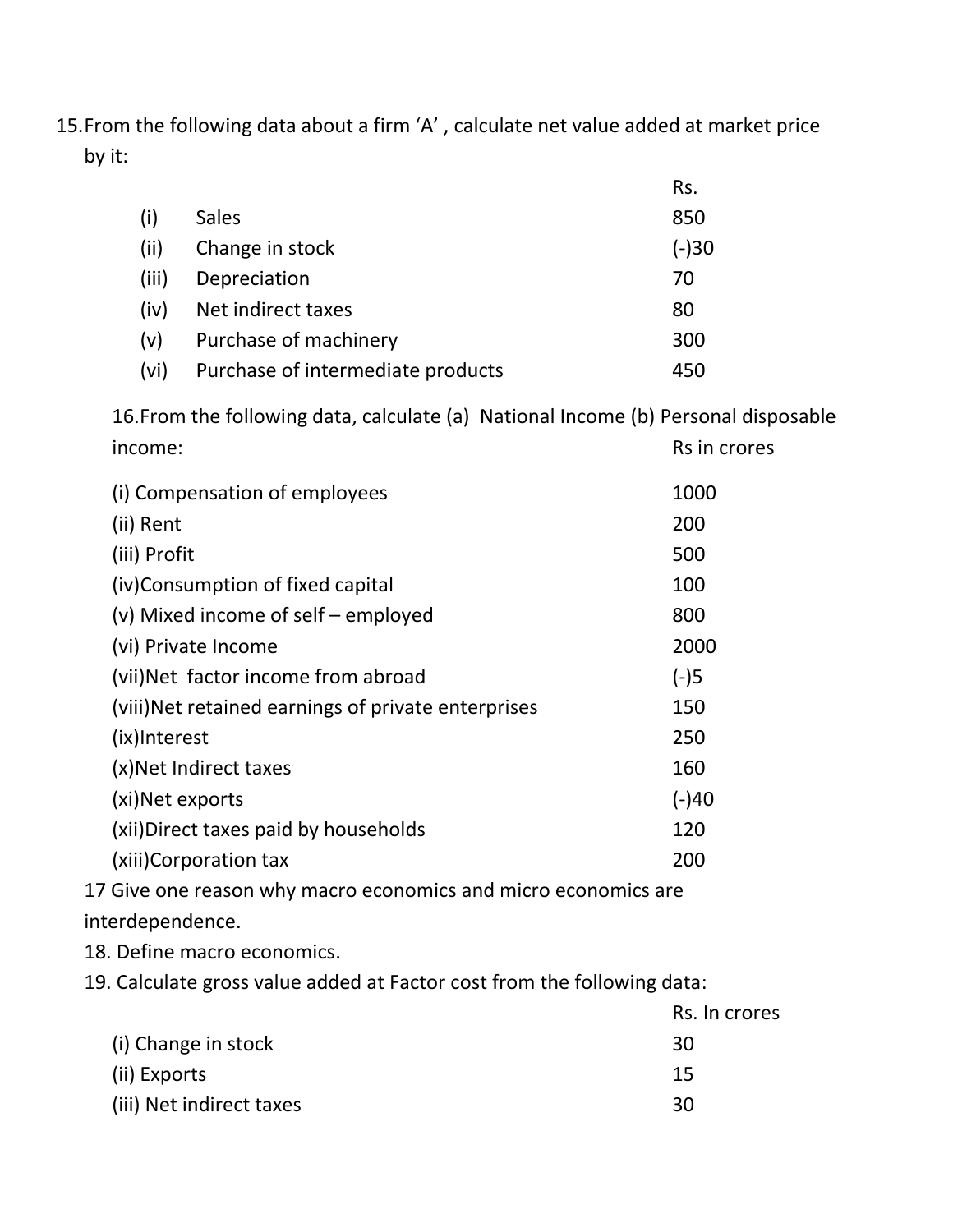|                                                             | (iv) Depreciation                                                                   | 20             |  |
|-------------------------------------------------------------|-------------------------------------------------------------------------------------|----------------|--|
|                                                             | (v) Intermediate cost                                                               | 200            |  |
|                                                             | (vi) Value of output                                                                | 300            |  |
|                                                             | 20. Calculate (a) National Income and (b) Gross national disposable income from the |                |  |
|                                                             | following data:                                                                     | Rs.in crore    |  |
|                                                             | a. Current transfers from government                                                | 80             |  |
|                                                             | b. Net exports                                                                      | 20             |  |
|                                                             | c. Net factor income from abroad                                                    | 20             |  |
|                                                             | d. Government final consumption expenditure                                         | 300            |  |
|                                                             | e. Change in stock                                                                  | 10             |  |
|                                                             | f. Subsidies                                                                        | 30             |  |
|                                                             | g. Private final consumption expenditure                                            | 740            |  |
|                                                             | h. Consumption of fixed capital                                                     | 50             |  |
|                                                             | i. Net current transfers from the rest of the world                                 | 40             |  |
|                                                             | j. Indirect taxes                                                                   | 100            |  |
| k. Net domestic fixed capital formation<br>120              |                                                                                     |                |  |
|                                                             | 21. Calculate Net value added at factor cost from the following data:               |                |  |
|                                                             |                                                                                     | Rs. In crores. |  |
| Ι.                                                          | Intermediate cost                                                                   | 100            |  |
| Ⅱ.                                                          | Exports                                                                             | 15             |  |
| Ш.                                                          | Change in stock                                                                     | 30             |  |
| IV.                                                         | Depreciation                                                                        | 25             |  |
| V.                                                          | Value of output                                                                     | 200            |  |
| VI.                                                         | Net indirect taxes                                                                  | 20             |  |
|                                                             | 22. Calculate National income and Gross national disposable income from the         |                |  |
|                                                             | following data:                                                                     | Rs.in crores   |  |
| 400<br>I. government final consumption expenditure          |                                                                                     |                |  |
| II. Consumption of fixed capital<br>70                      |                                                                                     |                |  |
| III. Net factor income from abroad<br>$-30$                 |                                                                                     |                |  |
| iv. Indirect taxes<br>150                                   |                                                                                     |                |  |
|                                                             | v. Subsidies<br>40                                                                  |                |  |
|                                                             | vi. Net domestic fixed capital formation<br>150                                     |                |  |
| vii. Net current transfers from the rest of the world<br>50 |                                                                                     |                |  |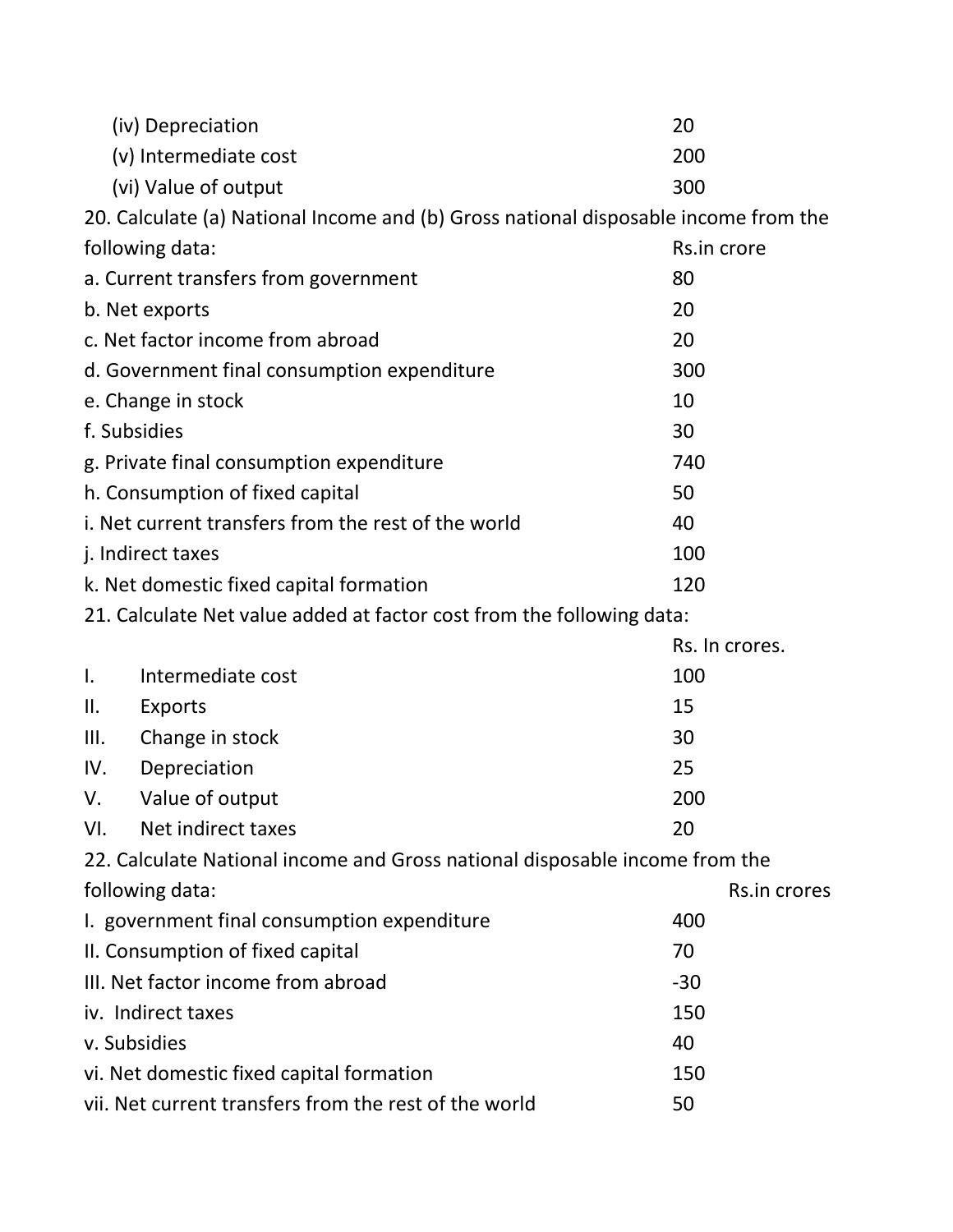| viii. Private final consumption expenditure | 860   |
|---------------------------------------------|-------|
| ix. Current transfers from govt.            | 100   |
| x. Change in stock                          | $-20$ |
| xi. Net exports                             | -40   |

- 23. What is macro-economics all about ?
- 24. Define micro-economics.

25. Calculate Personal Disposable Income from the following data:

|      |                                                  | Rs. In crores. |
|------|--------------------------------------------------|----------------|
| i.   | Net current transfers from the rest of the world | 3              |
| ii.  | Private income                                   | 200            |
| iii. | Personal taxes                                   | 30             |
| iv.  | National debt interest                           | 5              |
| V.   | Corporate profit tax                             | 20             |
|      | vi. Undistributed profits                        | 10             |

26. Giving reason, state whether the following are included in national income:

- i. Transport expenses by a firm.
- ii. Expenditure on construction of a house.
- iii. Gift received from employer.
- iv. Purchase of a machine by a factory.
- v. Salary received by an Indian resident working in U.S. embassy in New Delhi.
- vi. Interest paid on loan taken to buy a personal car.

27. Calculate National income and Net national disposable income from the following data: expression of the contract of the contract of the RS. In crores.

| i.          | Net current transfers from the rest of the world | 5   |
|-------------|--------------------------------------------------|-----|
| ii.         | Private final consumption expenditure            | 300 |
| iii.        | Net factor income paid to abroad                 | 10  |
| iv.         | Government final consumption expenditure         | 100 |
| $V_{\cdot}$ | <b>Subsidies</b>                                 | 20  |
| vi.         | Net domestic fixed capital formation             | 80  |
| vii.        | Indirect tax                                     | 70  |
| viii.       | Net exports                                      | -40 |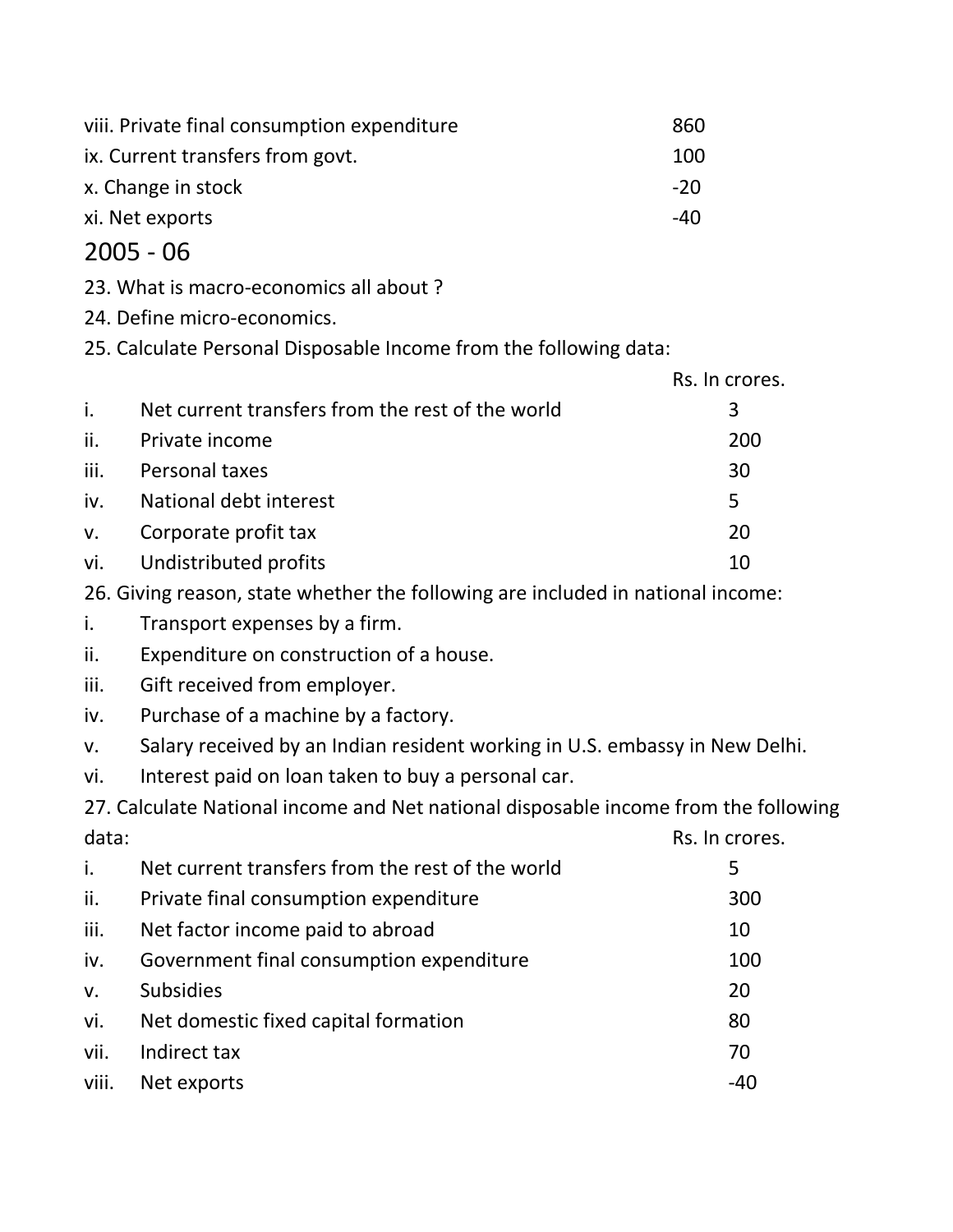| ix.   | Change in stocks                                                                    | 20             |
|-------|-------------------------------------------------------------------------------------|----------------|
| Х.    | Current transfers from government                                                   | 15             |
|       | $2006 - 07$                                                                         |                |
|       | 28. Define macro-economics.                                                         |                |
|       | 29. Give two examples of macro – economic variables.                                |                |
|       | 30. From the following data calculate gross value added at factor cost:             |                |
|       |                                                                                     | Rs. in crores. |
| i.    | Net indirect tax                                                                    | 20             |
| ii.   | Purchase of intermediate products                                                   | 120            |
| iii.  | Purchase of machines                                                                | 300            |
| iv.   | <b>Sales</b>                                                                        | 250            |
| V.    | Consumption of fixed capital                                                        | 20             |
| vi.   | Change in stock                                                                     | 30             |
|       | 31. Calculate Private income and Personal disposable income from the following data |                |
|       |                                                                                     | Rs. In crores. |
| i.    | Income from property and entrepreneurship                                           |                |
|       | Accruing to government administrative dept.                                         | 500            |
| ii.   | Saving of non- departmental public enterprises                                      | 100            |
| iii.  | Corporation tax                                                                     | 80             |
| iv.   | Income from domestic product accruing to                                            |                |
|       | Private sector.                                                                     | 4500           |
| V.    | Current transfers from government adm.dept.                                         | 200            |
| vi.   | Net factor income from abroad                                                       | $-50$          |
| vii.  | Direct personal taxes                                                               | 150            |
| viii. | Indirect tax                                                                        | 220            |
| ix.   | Current transfers from rest of the world                                            | 80             |
| Х.    | Savings of private corporate sector                                                 | 500            |
|       | 32. From the following data calculate net national product at factor cost by income |                |
|       | method and expenditure method:                                                      | Rs. In crores. |
|       | 1. Current transfers from the rest of the world                                     | 100            |
|       | 2. Government final consumption expenditure                                         | 1000           |
|       | 3. Wages and salaries                                                               | 3800           |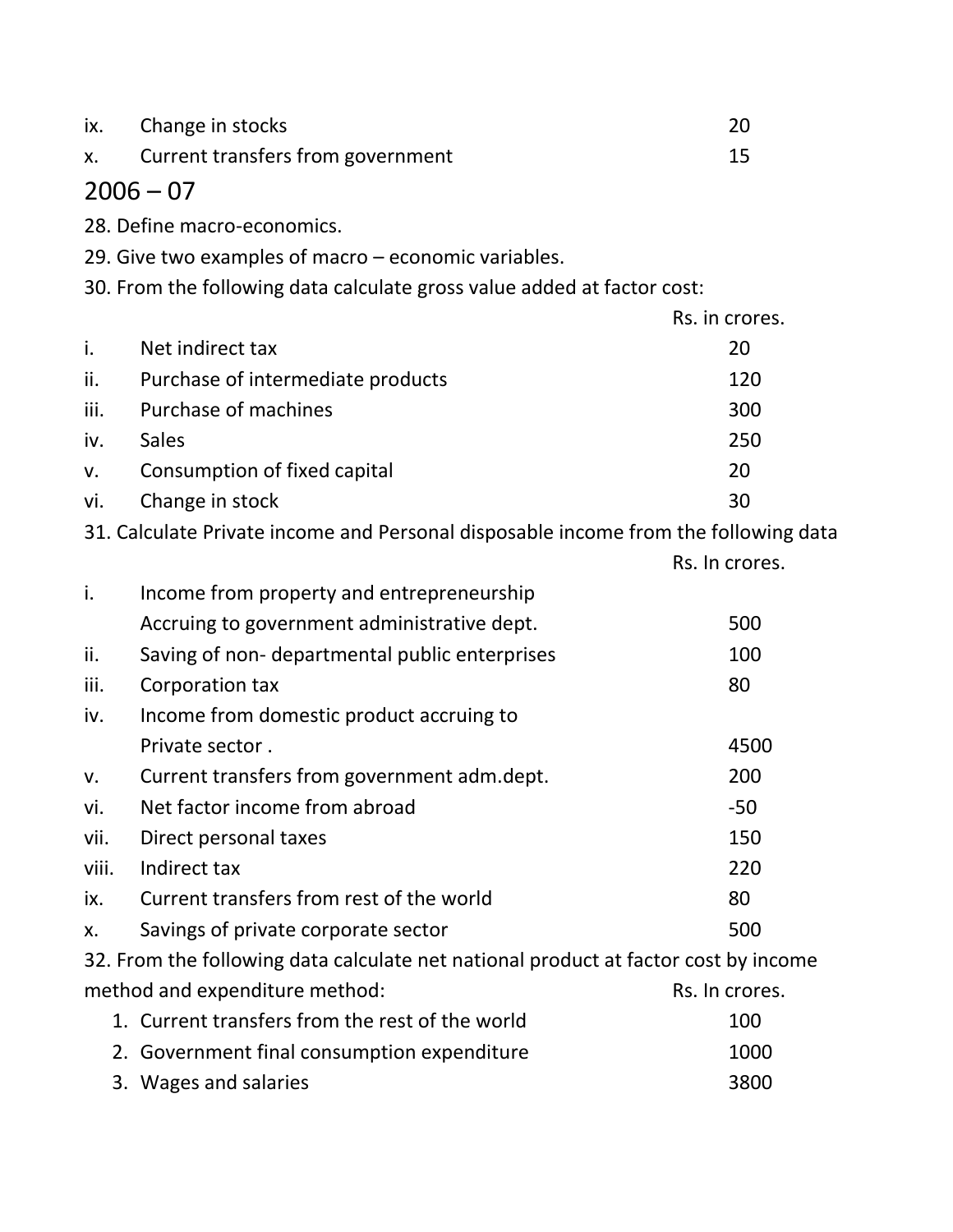| 4. Dividend                                           | 500   |
|-------------------------------------------------------|-------|
| 5. Rent                                               | 200   |
| 6. Interest                                           | 150   |
| 7. Net domestic capital formation                     | 500   |
| 8. Profits                                            | 800   |
| 9. Employer's contribution to social security schemes | 200   |
| 10. Net exports                                       | $-50$ |
| 11. Net factor income from abroad                     | $-30$ |
| 12. Consumption of fixed capital                      | 40    |
| 13. Private final consumption expenditure             | 4000  |
| 14. Net indirect tax                                  | 300   |

33. Will the following factor incomes be a part of domestic factor income of India? Give reasons for your answer.

- 1. Profit earned by foreign banks from their branches in India.
- 2. Salary received by Indian residents, working in American embassy in India.
- 3. Profits earned by an Indian company from its branch in Singapore.
- 4. Compensation of employees given to residents of China working in Indian embassy in China.

2006 - 07

34. Is the study of the problems of agricultural labour in India a macro economics study?

Rs.

35. Define macro economics.

36. Calculate net national disposable income from the following data:

|                                                     | KS. |
|-----------------------------------------------------|-----|
| 1. Net current transfers from the rest of the world | 20  |
| 2. Net domestic product at factor cost              | 800 |
| 3. Net indirect taxes                               | 70  |
| 4. Net domestic capital formation                   | 60  |
| 5. Net factor income from abroad                    | -10 |
|                                                     |     |

37. State the steps taken in the value added method of measuring national income.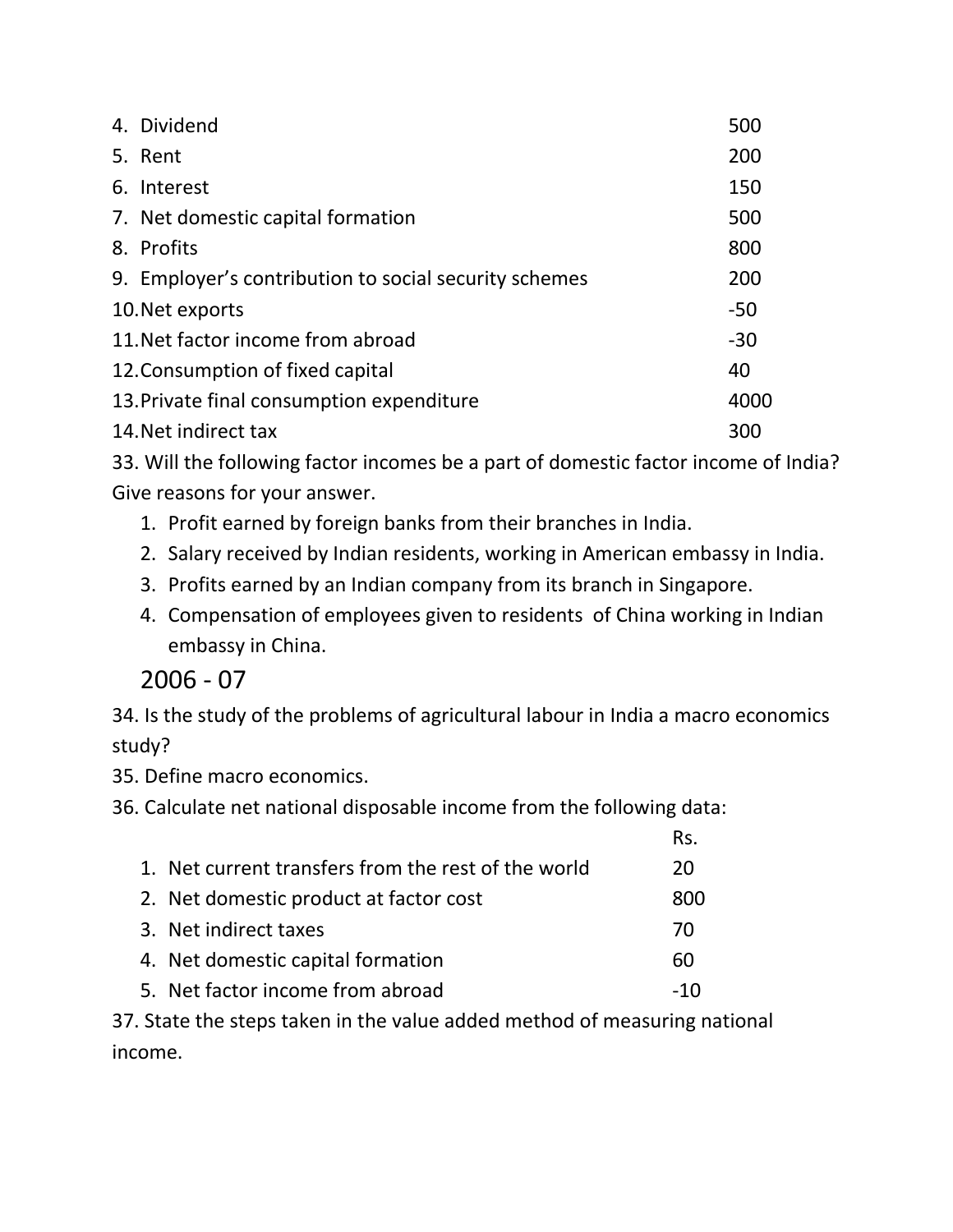38. Calculate Private income and Personal Disposable income from the following data: experimental control of the control of the control of the control of the control of the control of the control of the control of the control of the control of the control of the control of the control of the control

| 1. Savings of the private corporate sector          | 500  |
|-----------------------------------------------------|------|
| 2. Savings of Non – departmental public enterprises | 200  |
| 3. Capital transfers from the rest of the world     | 50   |
| 4. Current transfers from the govt. adm. Dept.      | 100  |
| 5. Corporation tax                                  | 150  |
| 6. Income from domestic product accruing to the     |      |
| Private sector                                      | 3500 |
| 7. Net indirect taxes                               | 300  |
| 8. Net factor income from abroad                    | -30  |
| 9. Current transfers from the rest of the world     | 40   |
| 10. Direct personal taxes                           | 110  |

#### **2007 -08**

39. Calculate Net value added at factor cost from the following data:

|                             | Rs.   |
|-----------------------------|-------|
| 1. Depreciation             | 20    |
| 2. Intermediate cost        | 90    |
| 3. Subsidy                  | 5     |
| 4. Sales                    | 140   |
| 5. Exports                  | 7     |
| 6. Change in stock          | $-10$ |
| 7. Imports of raw-materials | 3     |

40. Calculate National income and private income from the following data:

|                                                          | Rs.   |
|----------------------------------------------------------|-------|
| 1. Net current transfers to the rest of the world        | 10    |
| 2. Private final consumption expenditure                 | 600   |
| 3. National debt interest                                | 15    |
| 4. Net exports                                           | $-20$ |
| 5. Current transfers from govt.                          | 5     |
| 6. Net domestic product at factor cost accruing to govt. | 25    |
| 7. Govt. final consumption expenditure                   | 100   |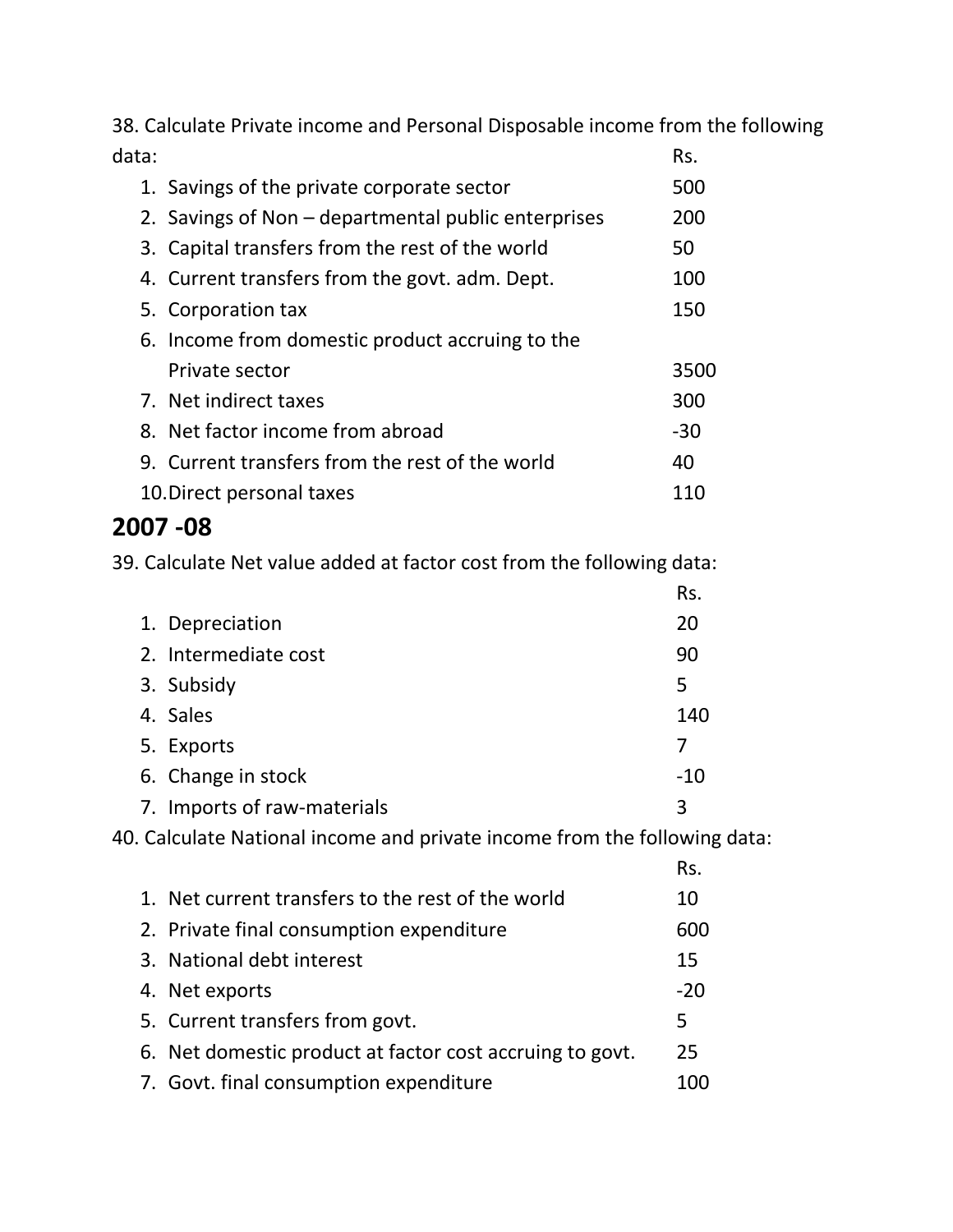| 8. Net indirect tax               | 30 |
|-----------------------------------|----|
| 9. Net domestic capital formation | 70 |
| 10. Net factor income from abroad | 10 |

41. Giving reasons, explain how the following are treated in estimating national income:

- 1. Wheat grown by a farmer but used entirely for family's consumption.
- 2. Earnings of the shareholders from the sales of shares.
- 3. Expenditure by government on providing free education.

## **2008 – 09**

42. Give the meaning of factor income to abroad and factor income from abroad. Also give an example of each.

#### OR

Distinguish between domestic product and national product. When can domestic product be more than national product?

43. While estimating national income, how will you treat the following? Give reasons for your answer :

- 1. Imputed rent of self occupied houses.
- 2. Interested received on debentures.
- 3. Financial help received by flood victims.
- 4. Capital gain on sale of a house.
- 5. Prize won in a lottery.
- 6. Interest on public debt.

44. From the following data, calculate national income by income method and expenditure method: Rs.

| 1. Interest                              | 150  |
|------------------------------------------|------|
| 2. Rent                                  | 250  |
| 3. Govt. final consumption expenditure   | 600  |
| 4. Private final consumption expenditure | 1200 |
| 5. Profits                               | 640  |
| 6. Compensation of employees             | 1000 |
| 7. Net factor income to abroad           | 30   |
| 8. Net indirect taxes                    | 60   |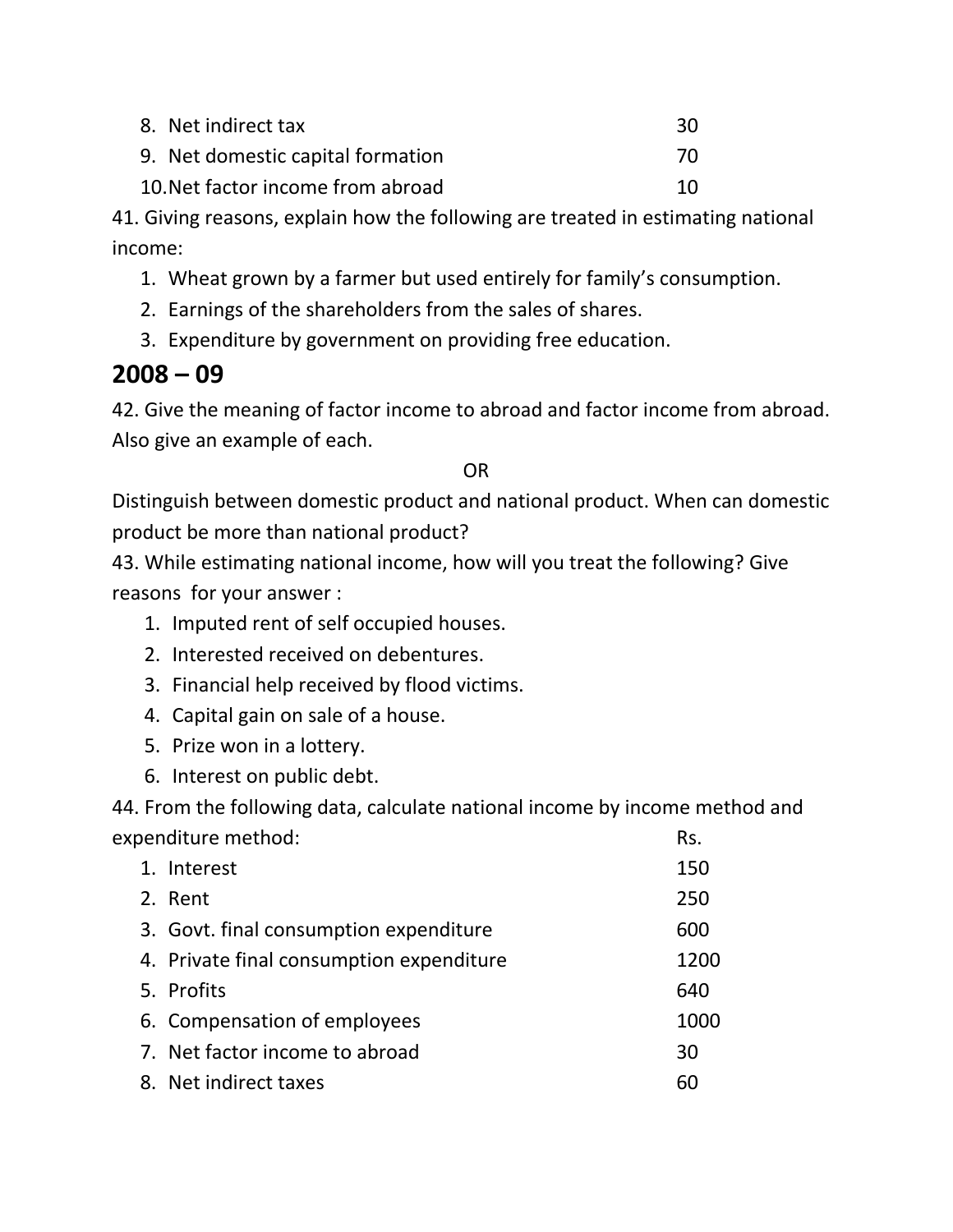| 9. Net exports                               | $-40$ |
|----------------------------------------------|-------|
| 10. Cons. Of fixed capital                   | 50    |
| 11. Net domestic capital formation           | 340   |
| Compt. 2008-09                               |       |
| 45. Calculate personal income:               |       |
| 1. PDI                                       | 300   |
| 2. Miscellaneous receipts of govt. adm.dept. | 50    |
| 3. Corporate profit tax                      | 10    |
| 4. Retained earnings of private corporations | 20    |
| 5. Personal tax                              | 30    |
| 46. Find NI and NNDI                         |       |
| 1. Exports                                   | 25    |
| 2. Govt. final cons. Expenditure             | 300   |
| <b>NCTROW</b><br>3.                          | $-10$ |
| 4. NDFCF                                     | 200   |
| 5. NFIA                                      | 20    |
| 6. Private final cons. Expenditure           | 1000  |
| <b>NIT</b><br>7.                             | 30    |
| 8. Opening Stock                             | 60    |
| 9. Net imports                               | 30    |
| 10. Closing stock                            | 50    |

47. Give reasons, explain whether the following are included in domestic product of India:

- 1. Profits earned by a branch of foreign bank in india.
- 2. Payment of salaries to its staff by an embassy located in New Delhi.
- 3. Interest received by an Indian resident from firms abroad.

## **2009 -10**

48. Distinguish between real and nominal gross domestic product.

OR

Giving reasons, classify the following into intermediate and final goods:

- 1. Machines purchased by a dealer of machines.
- 2. A car purchased by a household.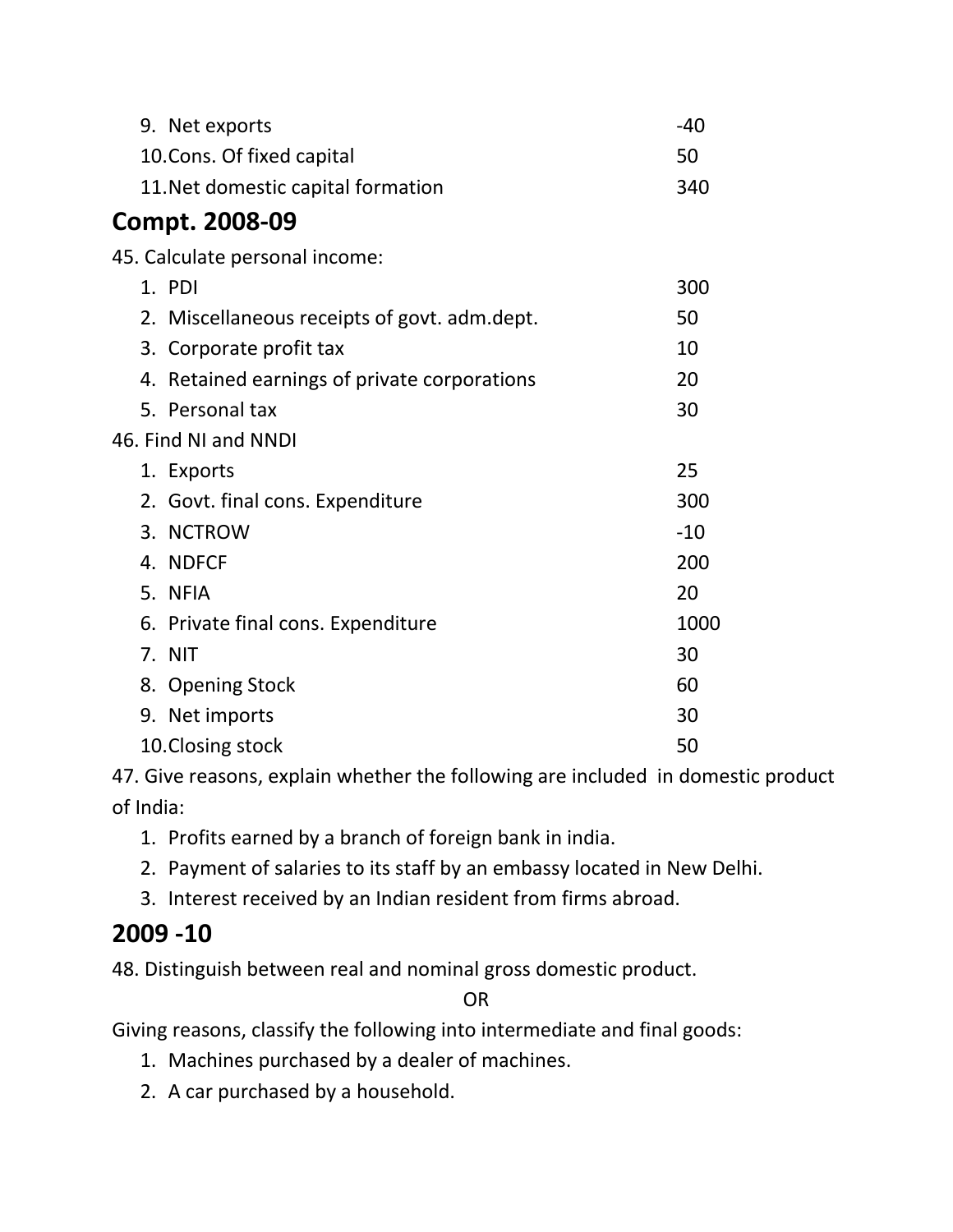49. How will you treat the following while estimating national income of India? Give reasons for your answer.

- 1. Dividend received by a foreigner from investment in shares of an Indian company.
- 2. Profits earned by a branch of an Indian bank in Canada.
- 3. Scholarship given to Indian students studying in India by a foreign company.

OR

Explain the problem of double counting in estimating national income, with the help of an example. Also explain two alternative ways of avoiding the problem.

50. Calculate (a) Gross domestic product at market price, and (b) Factor income from abroad from the following data: Rs.

| 1. Profits                                           | 500   |
|------------------------------------------------------|-------|
| 2. Exports                                           | 40    |
| 3. Compensation of employees                         | 1500  |
| 4. Gross National Product at factor cost             | 2800  |
| Net current transfers from rest of the world<br>5.   | 90    |
| 6.<br>Rent                                           | 300   |
| 7. Interest                                          | 400   |
| 8. Factor income to abroad                           | 120   |
| 9. Net indirect taxes                                | 250   |
| 10. Net domestic capital formation                   | 650   |
| 11. Gross fixed capital formation                    | 700   |
| 12. Change in stock                                  | 50    |
| 51. From the following data calculate same as above: |       |
| 1. Compensation of employees                         | 1000  |
| 2. Net exports                                       | $-50$ |
| 3. Profits                                           | 400   |
| 4. Interest                                          | 250   |
| 5. Rent                                              | 150   |
| 6. Gross domestic capital formation                  | 220   |
| 7. Gross national product at factor cost             | 1850  |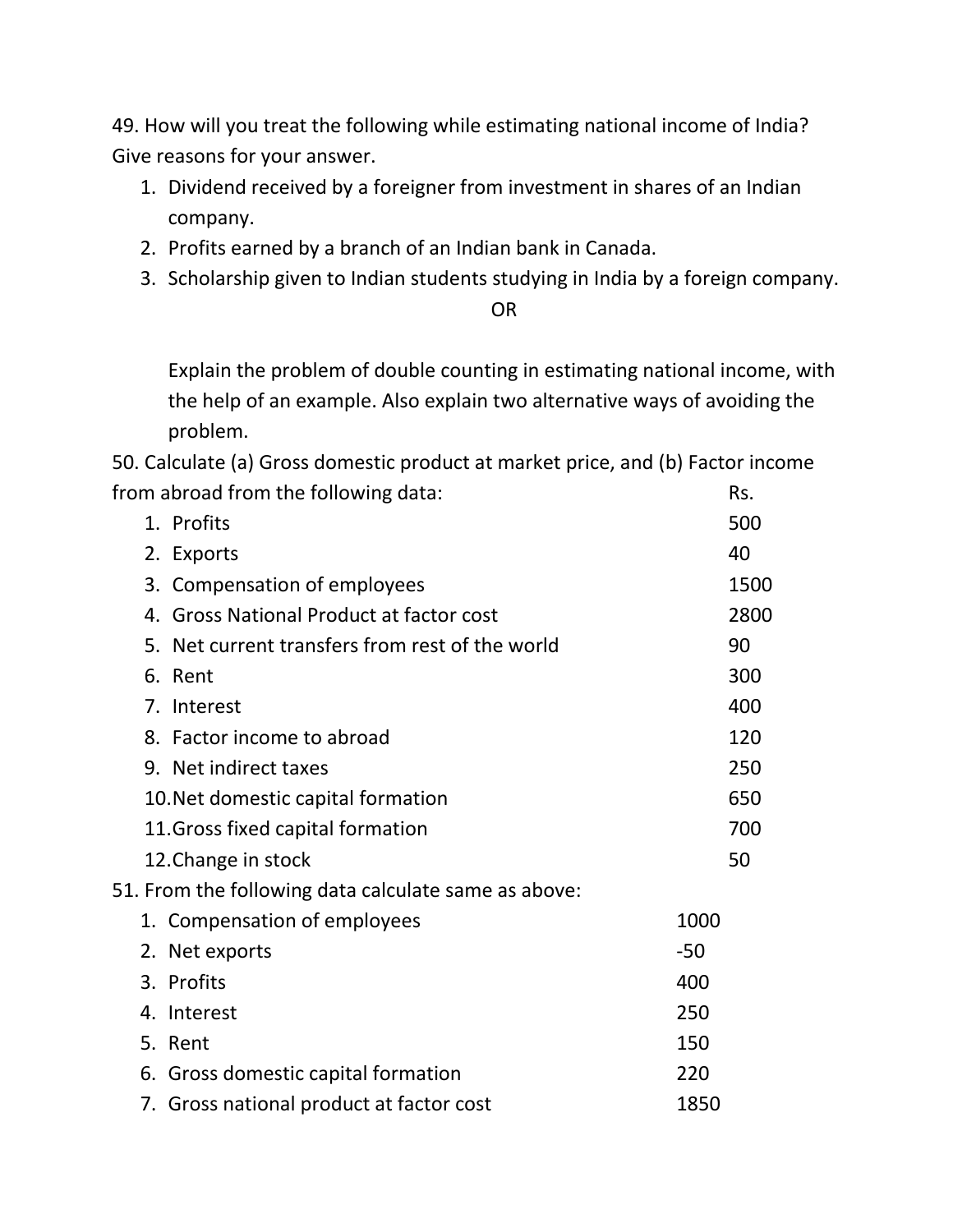| 8. Net fixed capital formation | 150 |
|--------------------------------|-----|
| 9. Change in stock             | 20  |
| 10. Factor income from abroad  | 30  |
| 11. Net indirect taxes         | 100 |

52. From the following data calculate (a) Gross domestic product at market price, and (b) Factor income from abroad:

| 1. Gross national product at factor cost | 6150  |
|------------------------------------------|-------|
| 2. Net exports                           | $-50$ |
| 3. Compensation of employees             | 3000  |
| 4. Rent                                  | 800   |
| 5. Interest                              | 900   |
| 6. Profit                                | 1300  |
| 7. Net indirect taxes                    | 300   |
| 8. Net domestic capital formation        | 800   |
| 9. Gross fixed capital formation         | 850   |
| 10. Change in stock                      | 50    |
| 11. Dividend                             | 300   |
| 12. Factor income to abroad              | 80    |

### **COMP 2009 -10**

**Q.** Define capital goods.

Q. Calculate Net National disposable Income and Personal Disposable Income:

| 1. Net current transfers to abroad          | 20    |    |
|---------------------------------------------|-------|----|
| 2. Domestic product accruing to govt.       | 90    |    |
| 3. Corporate tax                            | 20    |    |
| 4. Personal tax                             | 40    |    |
| 5. Current transfers by govt.               | 30    |    |
| 6. Net indirect tax                         | 120   |    |
| 7. Net factor income from abroad            | $-10$ |    |
| 8. National debt interest                   | 50    |    |
| 9. Retained earning of private corporations |       | 10 |
| 10. National Income                         |       |    |
|                                             |       |    |

Q. Distinguish between 'intermediate and final goods'.Give two examples of each.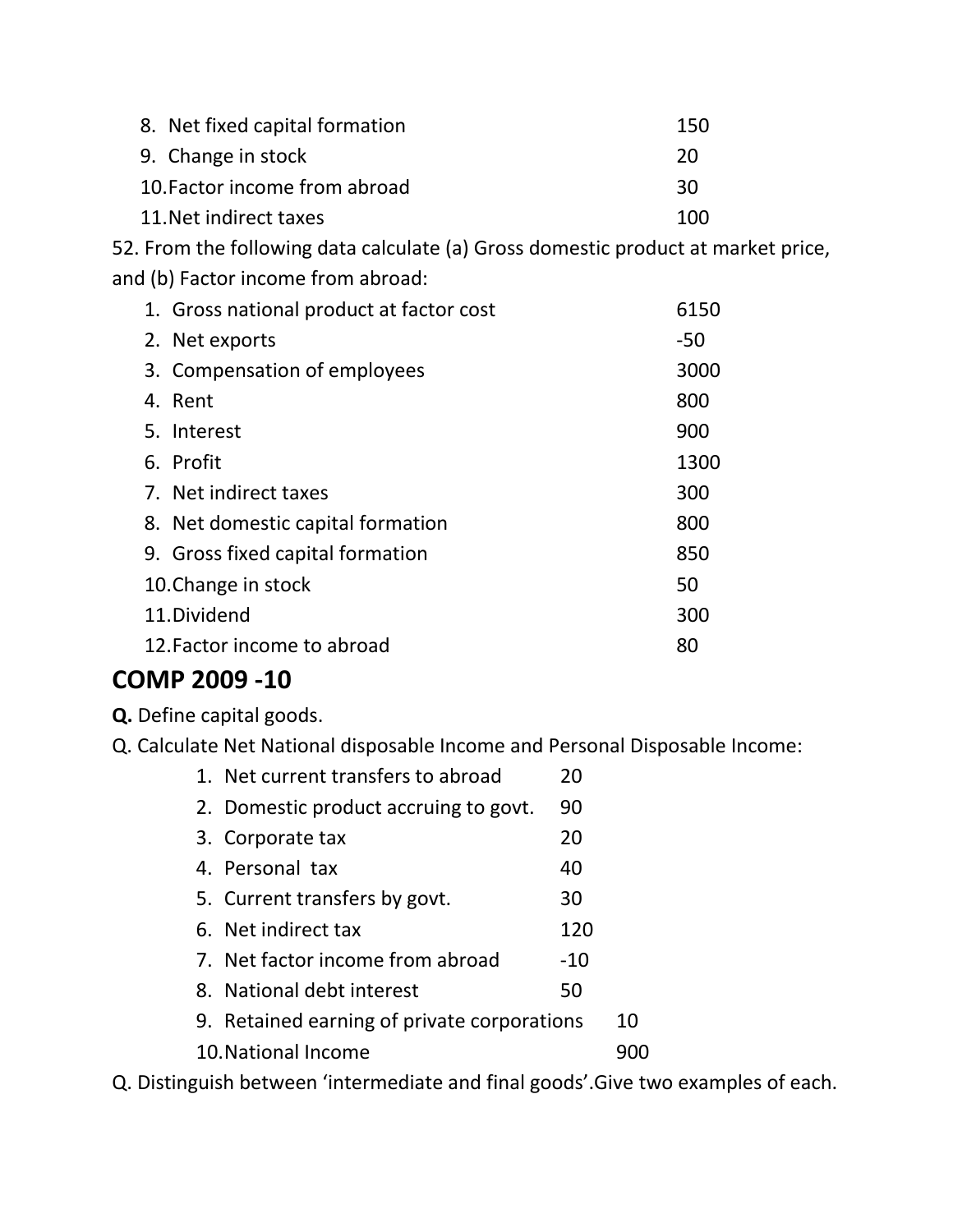Giving reason, explain how are the following treated in estimation of national income by the income method:

- 1. Interest paid by banks to depositors.
- 2. National debt interest.

Q. Calculate National Income by the expenditure method and the Income method:

| 1. Net indirect tax                     | 120   |
|-----------------------------------------|-------|
| 2. Net factor income paid to abroad     | 10    |
| 3. Wages and salaries                   | 320   |
| 4. Rent                                 | 35    |
| 5. Net domestic fixed capital formation | 40    |
| 6. Royalty on land                      | 15    |
| 7. Private final consumption exp.       | 500   |
| 8. Interest                             | 60    |
| 9. Change in stocks                     | $-10$ |
| 10.SSE by employers                     | 30    |
| 11. Govt. final consumption exp.        | 100   |
| 12. Profit                              | 50    |
| 13. Net exports                         | O     |
|                                         |       |

#### Q. Calculate GNDI and Personal Income

| 1. NFIA                           | $-50$ |
|-----------------------------------|-------|
| 2. NIT                            | 110   |
| 3. CTG                            | 40    |
| 4. Corporate tax                  | 60    |
| 5. NDP at f.c.                    | 800   |
| 6. NDI                            | 80    |
| 7. Net CT to abroad               | 10    |
| 8. CFC                            | 50    |
| 9. Domestic product acc. to govt. | 70    |
| 10. Retained earnings of private  | 10    |
| Corporation.                      |       |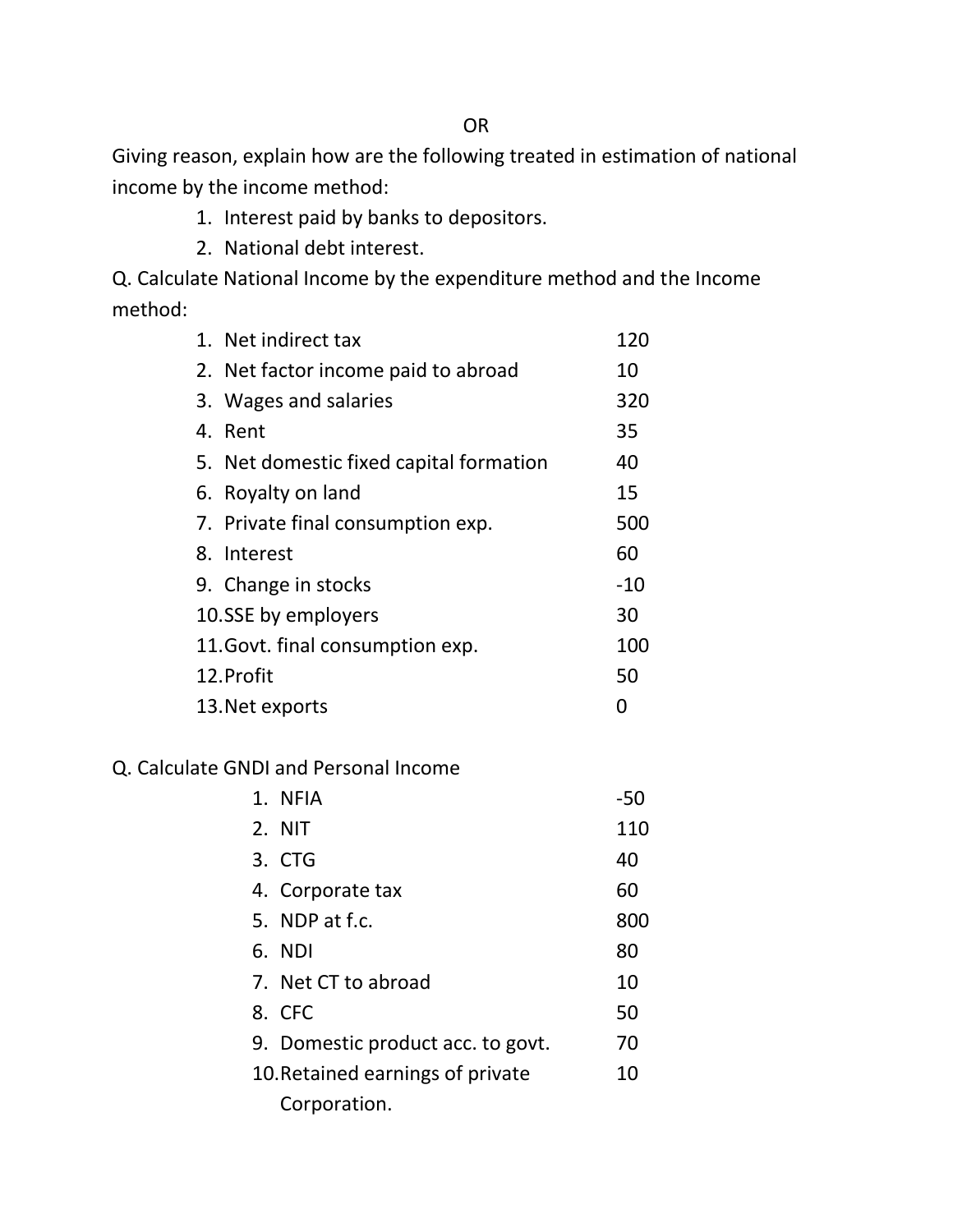Q. Calculate NDP at factor cost by expenditure and production method.

|  | 1. V.O. in eco. Territory                                        | 4100  |
|--|------------------------------------------------------------------|-------|
|  | 2. Net imports                                                   | $-50$ |
|  | 3. IC by Primary sector                                          | 600   |
|  | 4. Pvt. final cons. Exp.                                         | 1450  |
|  | 5. IC by sec. sector                                             | 700   |
|  | 6. Govt. final cons.exp.                                         | 400   |
|  | 7. Net domestic fixed capital                                    |       |
|  | Formation                                                        | 200   |
|  | 8. IC by the tertiary sector                                     | 700   |
|  | 9. Net change in stocks                                          | $-50$ |
|  | 10. Indirect tax                                                 | 100   |
|  | 11.CFC                                                           | 50    |
|  | Q. Calculate NNDI and Personal Disposable Income                 |       |
|  | 1. NFI to abroad                                                 | 50    |
|  | 2. CTG                                                           | 30    |
|  | 3. Corporation tax                                               | 60    |
|  | 4. Net CTROW                                                     | $-20$ |
|  | 5. Undistributed profit                                          | 10    |
|  | 6. NDP at f.c.                                                   | 1020  |
|  | 7. National disposable income                                    | 40    |
|  | 8. Personal tax                                                  | 70    |
|  | 9. DP acc. to govt.                                              | 200   |
|  | 10. Indirect tax                                                 | 100   |
|  | Q. Calculate GNP at m.p. by Production method and income method: |       |
|  | 1. V.O. of Primary sector                                        | 1000  |
|  | 2. Indirect tax                                                  | 200   |
|  | 3. Compensation of employees                                     | 780   |
|  | 4. NFI to abroad                                                 | 100   |
|  | 5. IC by all sector                                              | 2900  |
|  | 6. Rent                                                          | 300   |
|  | 7. V.O. of Secondary sector                                      | 2000  |
|  | 8. Subsidy                                                       | 50    |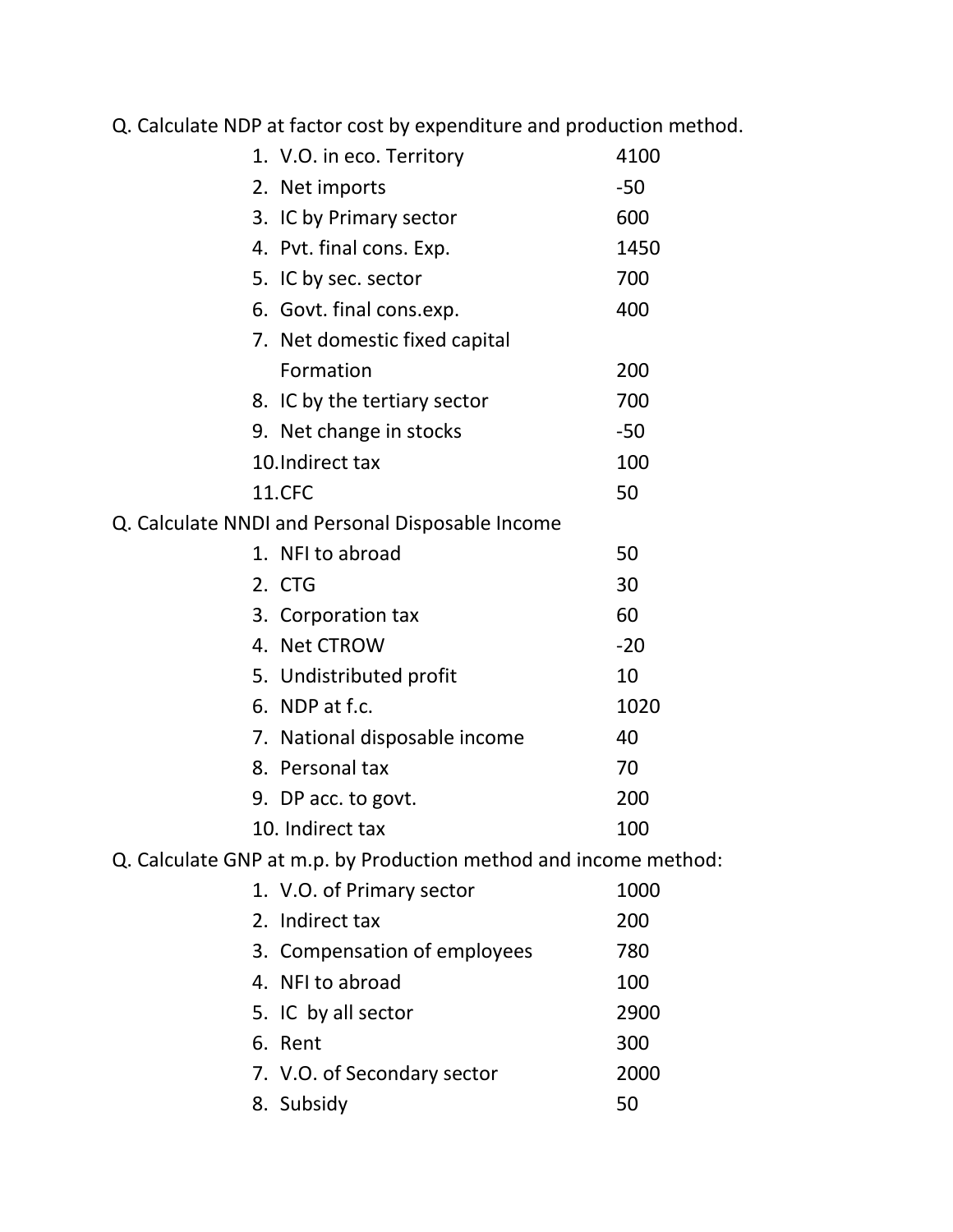| 9. Interest                | 600  |
|----------------------------|------|
| 10. CFC                    | 120  |
| 11.V.O. of tertiary sector | 3000 |
| 12. Profits                | 320  |
| 13.MISE                    | 830  |
|                            |      |

Q. What are stock variables?

Q. Define Depreciation.

Q. Explain how non – monetary exchanges are a limitation in taking gross domestic product as an index of welfare.

Q. Giving reasons, explain the treatment assigned to the following while estimating national income:

1. Family members working free on the farm owned by the family.

2. Payment of interest on borrowings by general government.

Q. Calculate (a) Net Domestic product at factor cost and (b) Private income from the following:

| 1. Domestic product accruing to government      | 300   |
|-------------------------------------------------|-------|
| 2. Wages and salaries                           | 1000  |
| 3. Net current transfers to abroad              | $-20$ |
| 4. Rent                                         | 100   |
| 5. Interest paid by the production units        | 130   |
| 6. National debt interest                       | 30    |
| 7. Corporation tax                              | 50    |
| 8. Current transfers by government              | 40    |
| 9. Contribution to social security by employers | 200   |
| 10. Dividends                                   | 100   |
| 11. Undistributed profits                       | 20    |
| 12. Net factor income to abroad                 | O     |

Q. Giving reasons, explain the treatment assigned to the following while estimating national income:

- 1. Social security contribution by employees.
- 2. Pension paid after retirement.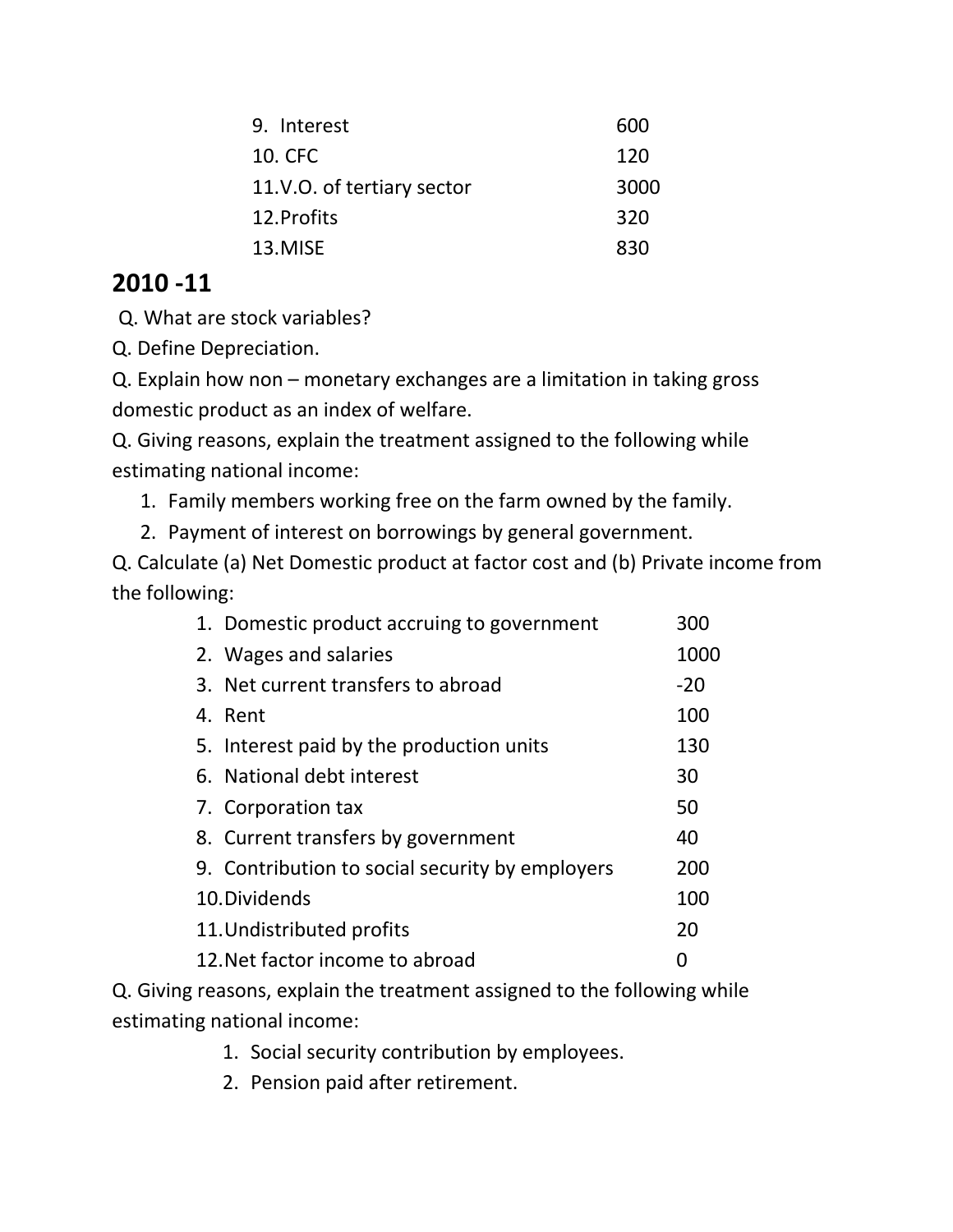Q. Calculate (a) 'Net National Product at Market Price' and (b) 'Private Income' from the following:

|                                            | (Rs.) |
|--------------------------------------------|-------|
| 1. Net current transfers to abroad         | 30    |
| 2. Mixed income                            | 600   |
| 3. Subsidies                               | 20    |
| 4. Operation surplus                       | 200   |
| 5. National debt interest                  | 70    |
| 6. Net factor income to abroad             | 10    |
| 7. Compensation of employees               | 1400  |
| 8. Indirect tax                            | 100   |
| 9. Domestic product accruing to government | 350   |
| 10. Current transfers by government        | 50    |
|                                            |       |

Q. Giving reasons, explain the treatment assigned to the following while estimating national income

- 1. Expenditure on maintenance of a building.
- 2. Expenditure on adding a floor to the building.

Q. Calculate (a) 'Gross National Product ay Market Price' and (b) 'Personal Disposable Income' from the following:

|                                 | (Rs.) |
|---------------------------------|-------|
| 1. Net factor income to abroad  | 10    |
| 2. Private income               | 1700  |
| 3. Operating surplus            | 300   |
| 4. Corporation tax              | 150   |
| 5. Undisturbed profits          | 30    |
| 6. Mixed income                 | 500   |
| 7. Consumption of fixed capital | 100   |
| 8. Personal taxes               | 200   |
| 9. Compensation of employees    | 1200  |
| 10. Net indirect tax            | 250   |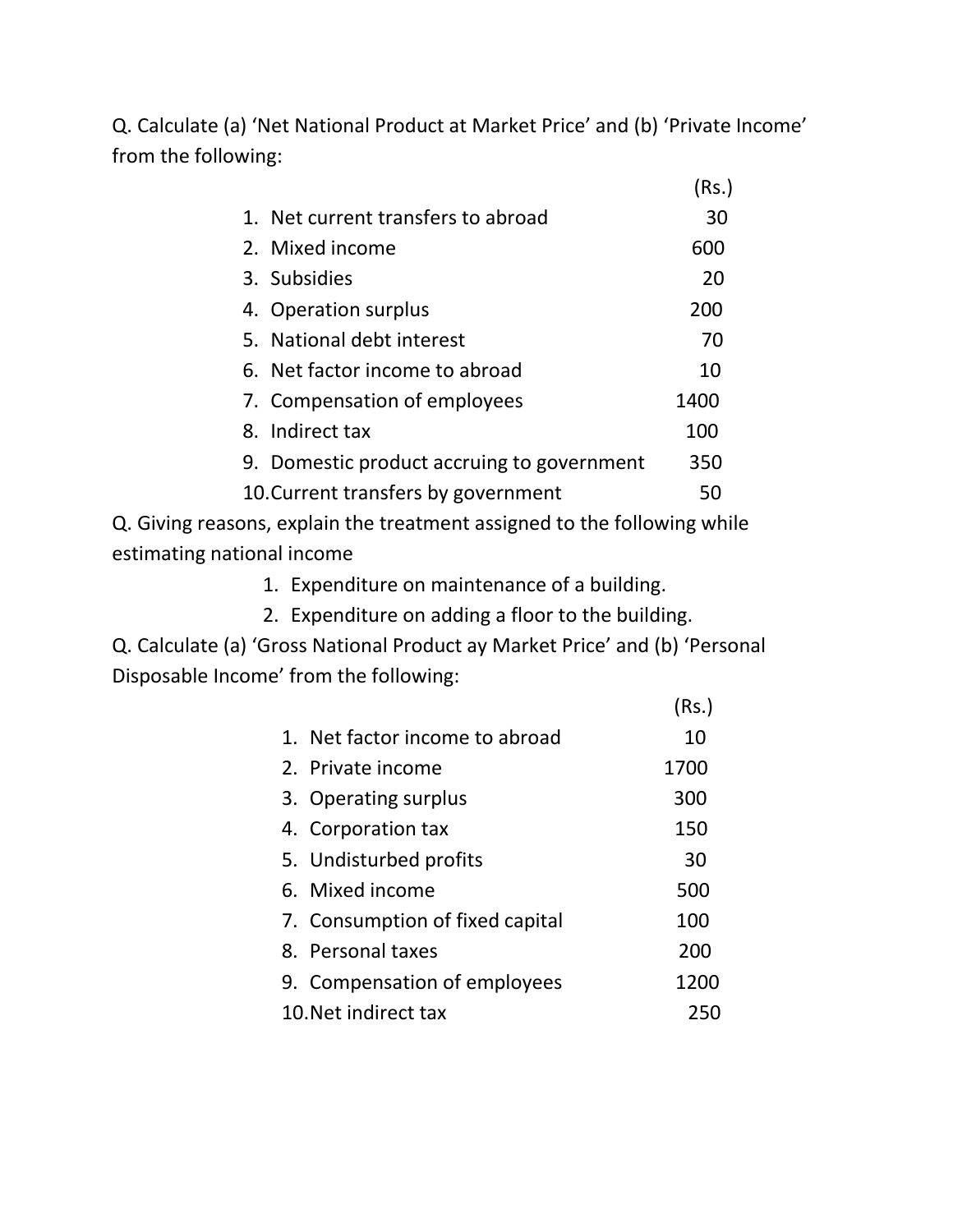- 1. (a) Giving reason, explain how the following should be treated while estimating national income:
	- (i) Expenditure on free services provided by government.
	- (ii) Payment of interest by a government firm.

(b) How should the following be treated while estimating National Income? Give reasons.

- (i) Expenditure on education of children by a family.
- (ii) Payment of electricity bill by a school.

© Should the following are treated as final expenditure or intermediate expenditure? Give reasons for your answer.

- (i) Purchase of furniture by a firm.
- (ii) Expenditure on maintenance by a firm.
- 2. Define consumption goods.

3. (a) Find Gross Value Added at Factor Cost:

|     | (i)   | Units of output sold                     | 2000         |
|-----|-------|------------------------------------------|--------------|
|     | (ii)  | Price per unit of output                 | 20           |
|     | (iii) | Depreciation                             | 2000         |
|     | (iv)  | Change in stock                          | $(-)500$     |
|     | (v)   | Intermediate costs                       | 15000        |
|     | (vi)  | Subsidy                                  | 3000         |
| (b) |       | Find Net Value Added at Market Price:    |              |
|     | (1)   | Depreciation                             | 700          |
|     | (ii)  | Output sold (units)                      | 900          |
|     | (iii) | Price per unit of output                 | 40           |
|     | (iv)  | Closing stock                            | 1000         |
|     | (v)   | Opening stock                            | 800          |
|     | (vi)  | Sales tax                                | 3000         |
|     | (vii) | Intermediate cost                        | 20,000       |
| (c) |       | Find out Net value added at factor cost: |              |
|     | (1)   | Price per unit of output                 | <b>Rs.25</b> |
|     | (ii)  | Output sold (units)                      | 1000         |
|     | (iii) | Excise duty                              | Rs.5000      |
|     | (iv)  | Depreciation                             | Rs.1000      |
|     | (v)   | Change in stocks                         | Rs. (-) 500  |
|     | (vi)  | Intermediate costs                       | Rs.7000      |
|     |       |                                          |              |